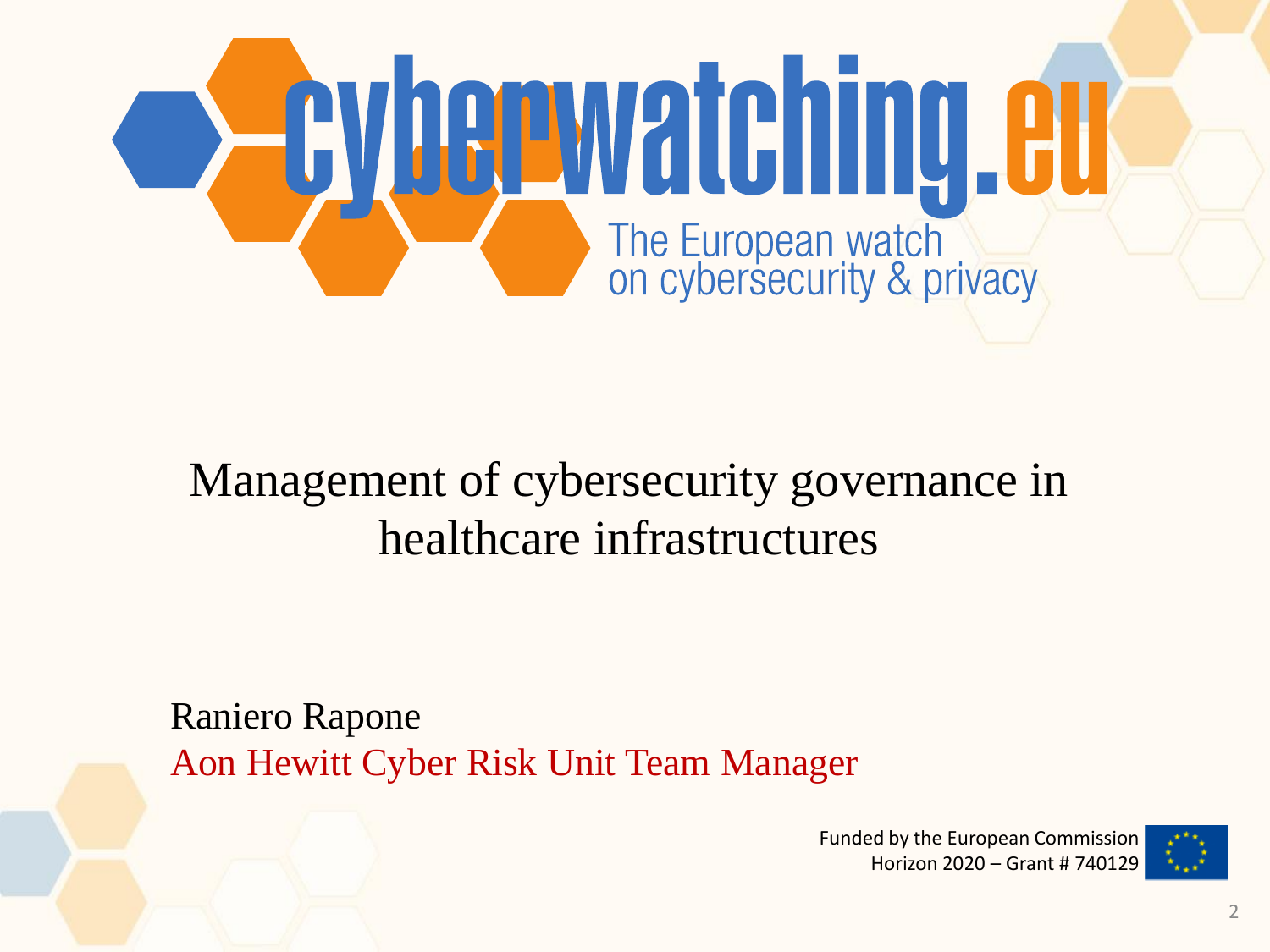

# Cybersecurity Governance Meaning

To Govern the cyber security means:

- Know the IT Resources I need to protect
- Know how I can protect these resources
- Know how I can understand if my IT resources are under attack
- Know how I can respond to an attack
- Know how I can restore my resources if they have been compromised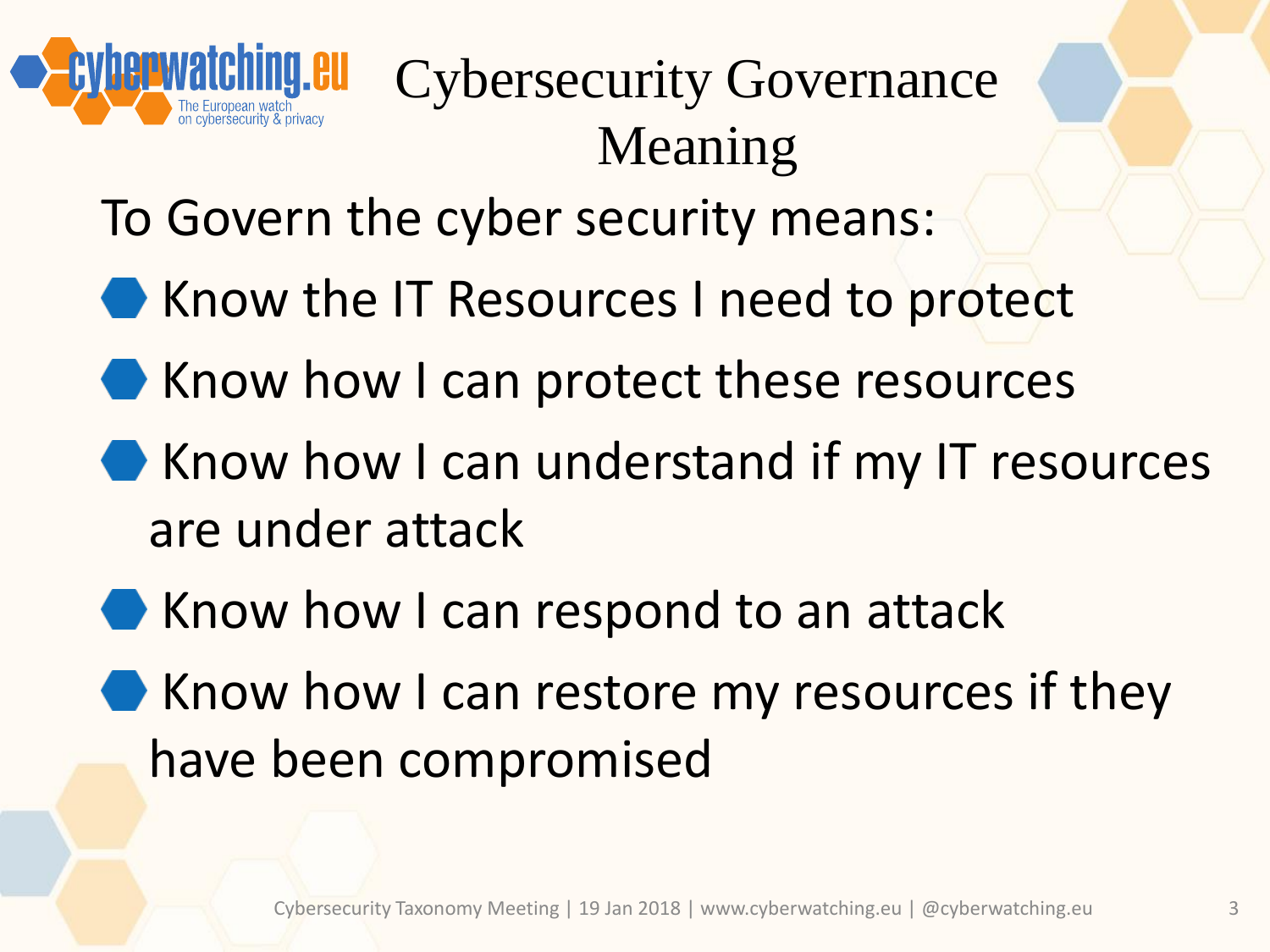

Cybersecurity Governance Model (ISMS)

#### The Modern Cyber Security Governance model is based on:

- $\bullet$  "Conceptual Areas"
- "Categories" able to describe a single objective in order to map an area as better as possible.
- "Controls to be implemented" able to achieve the objective of each category

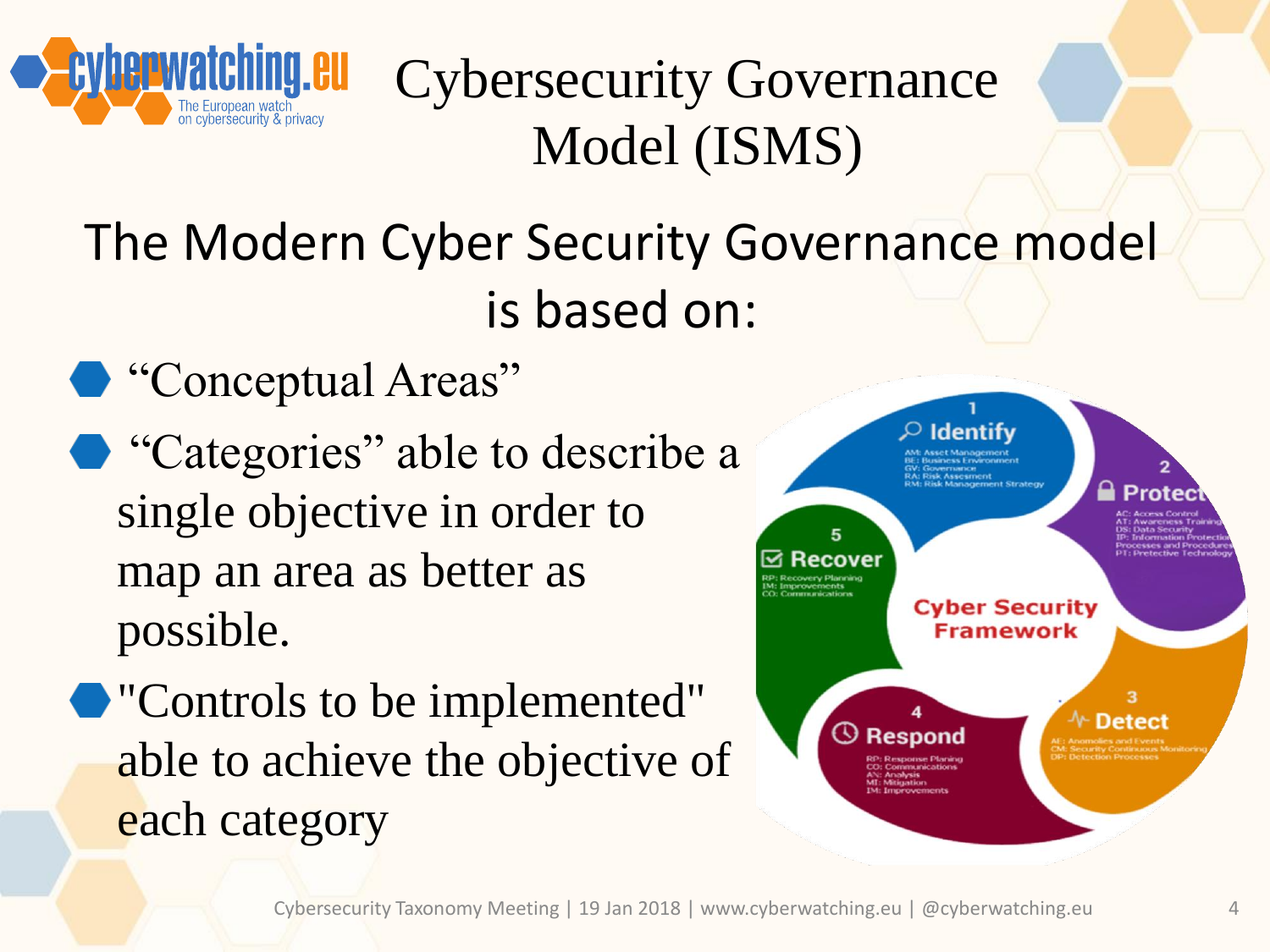

## Cybersecurity Governance Model in PANACEA

What we are doing in PANACEA Project about Cyber Security Governance:

- Select of the best Controls for the Healthcare
- Bind them to the Standards or Healthcare regulations



Cybersecurity Taxonomy Meeting | 19 Jan 2018 | www.cyberwatching.eu | @cyberwatching.eu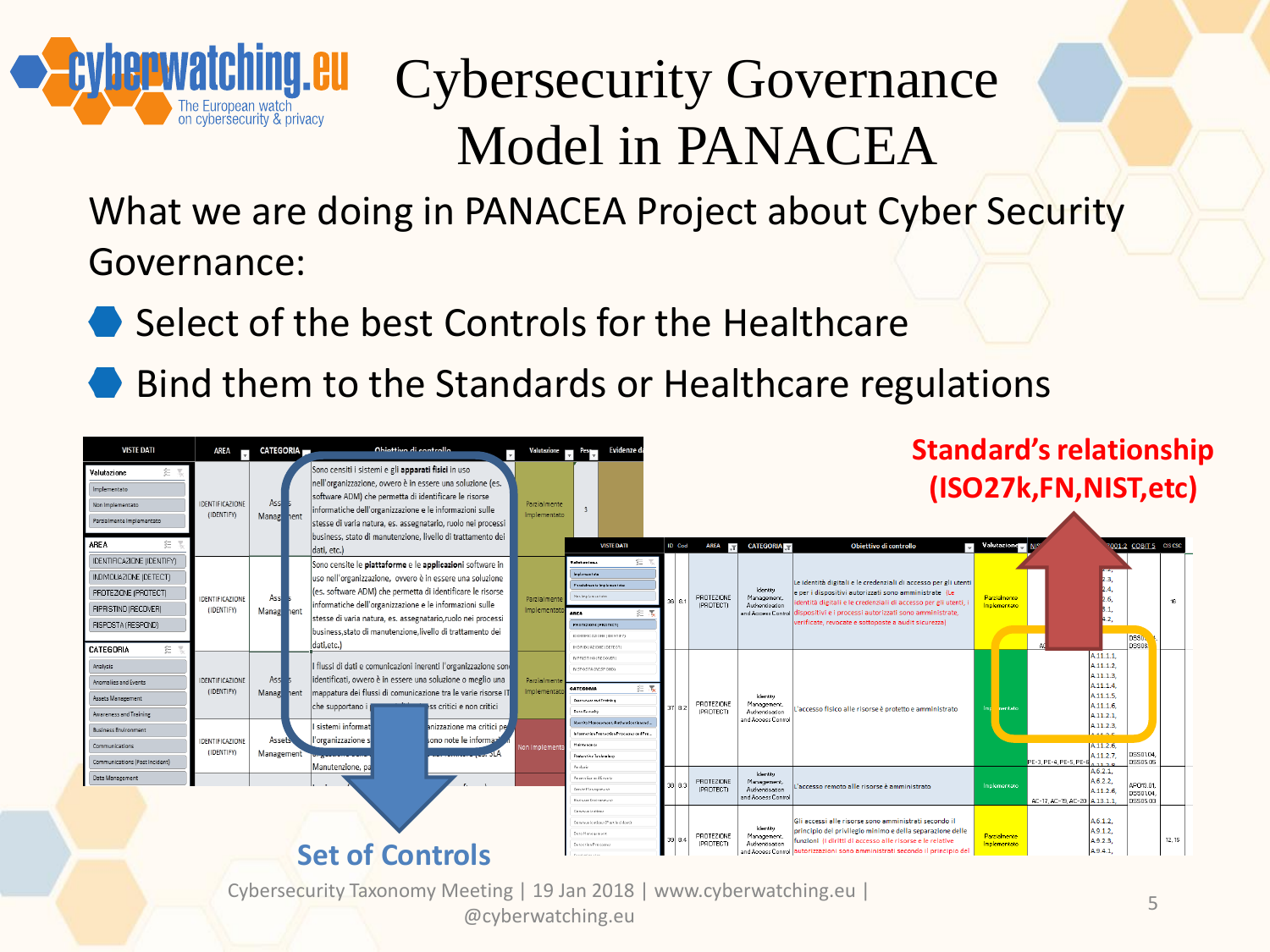

#### Cybersecurity Governance Outcomes in PANACEA



Cybersecurity Taxonomy Meeting | 19 Jan 2018 | www.cyberwatching.eu | @cyberwatching.eu 6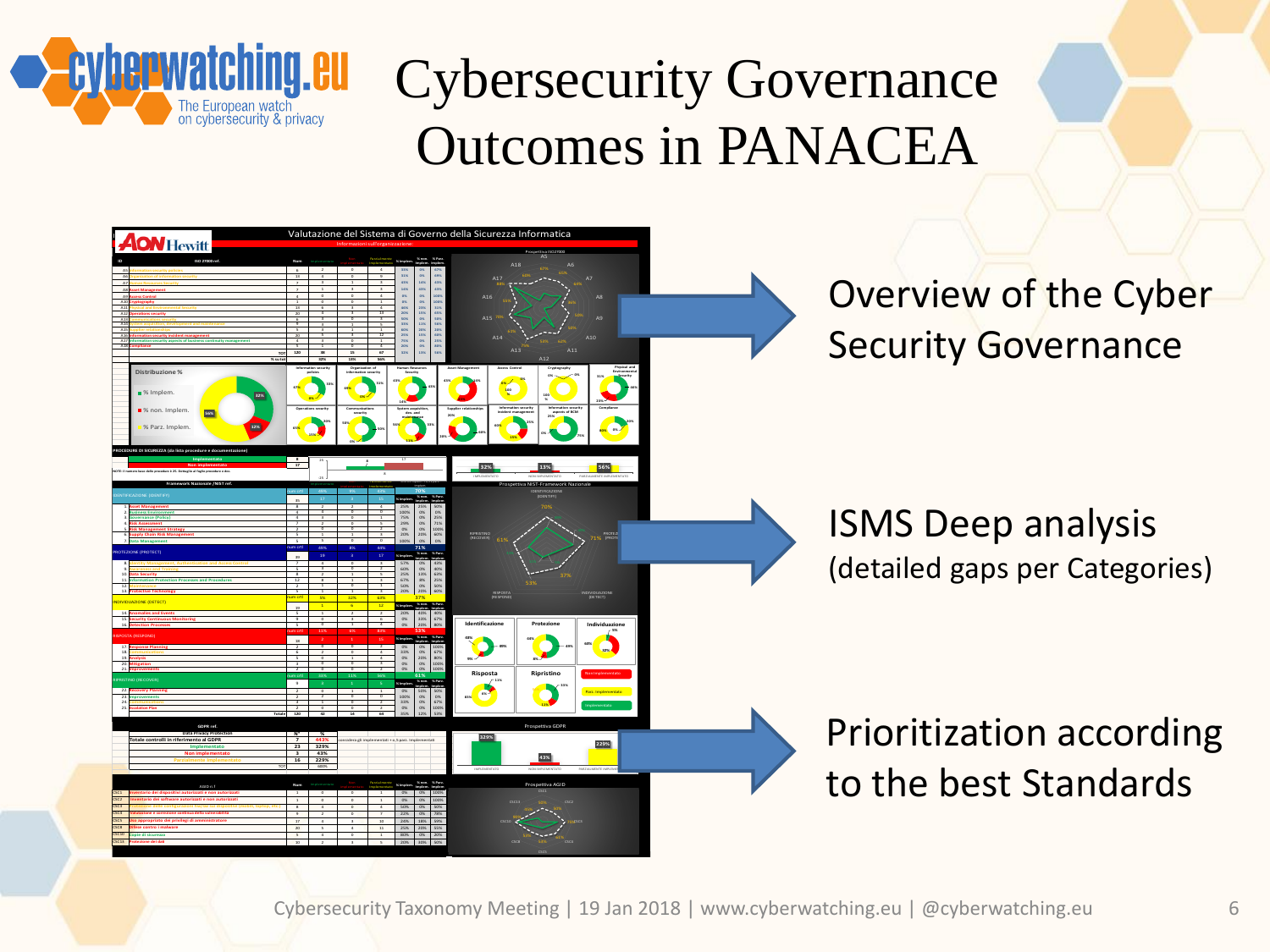

### Cybersecurity Governance Tool in PANACEA



Cybersecurity Taxonomy Meeting | 19 Jan 2018 | www.cyberwatching.eu | @cyberwatching.eu 7